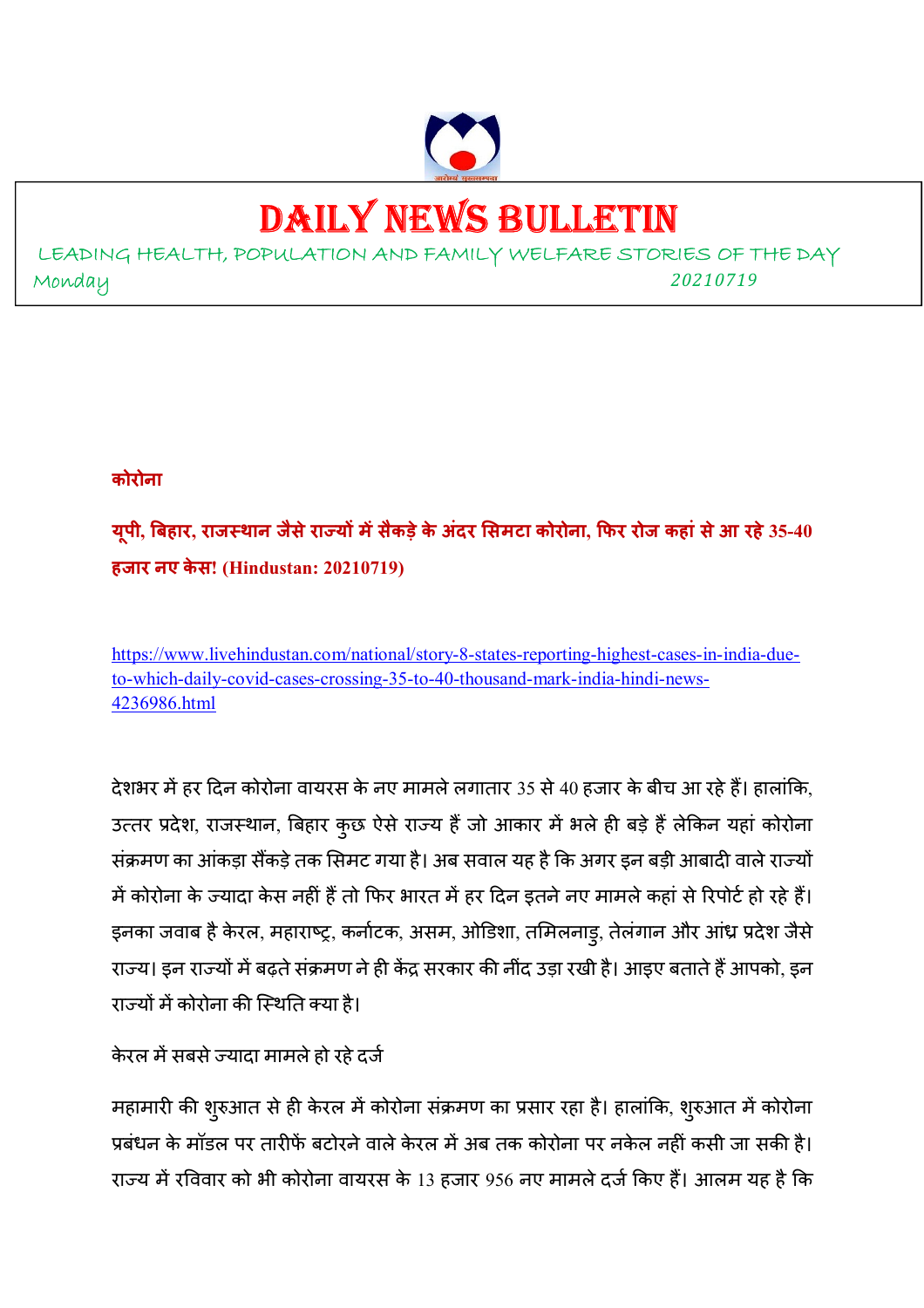राज्य के कई इलाकों में संक्रमण दर 10 फीसदी से भी ज्यादा है, जो कि विश्व स्वास्थ्य संगठन के मानकों के मुताबिक भी खतरनाक स्थिति है। राज्य की स्वास्थ्य मंत्री वीणा जॉर्ज ने बताया कि शादी-विवाह जैसे समारोहों की वजह से राज्य में संक्रमण के कई केंद्र बनने के संकेत मिले हैं, जहां संक्रमण दर (जांच किए गए नमूनों में संक्रमण की पुष्टि)10 प्रतिशत से अधिक है।

#### महाराष्ट्र में कोरोना 9 हजार नए केस

महाराष्ट्र भी उन राज्यों में शुमार है जहां कोरोना महामारी ने शुरुआत से ही सबसे ज्यादा कोहराम मचाया। राज्य में रविवार को भी कोरोना वायरस संक्रमण के नौ हजार नए मामले सामने आए, जिससे राज्य में संक्रमण के मामले बढ़कर 62 लाख 14 हजार 190 हो गए। वहीं 180 मरीजों की मौत होने से मृतक संख्या बढ़कर 1,27,031 हो गई है।

```
आंध्र प्रदेश आए करीब 3 हजार नए केस
```
आंध्र प्रदेश में कोरोना वायरस संक्रमण के रविवार को 2974 नए मामले सामने आए और पिछले 24 घंटों में 3290 संक्रमितों के ठीक होने के बाद राज्य में संक्रमण से ठीक होने वाले लोगों की संख्या बढ़ कर 19 लाख के पार हो गई है।

ओडिशा में 2215 नए मामले, 66 मरीजों की मौत

ओडिशा में रविवार को कोविड-19 के 2,215 नए मामले सामने आने के साथ कुल संक्रमितों की संख्या बढ़कर 9,54,326 हो गई जबकि 66 और मरीजों की मौत होने से मृतकों की तादाद 5,058 पर पहुंच गई है।

```
तमिलनाडु में नए केस 2000 पार
```
तमिलनाडु में कोरोना वायरस संक्रमण के 2,079 नए मामले सामने आने के बाद संक्रमितों की कुल संख्या 25,35,402 हो गई। राज्य स्वास्थ्य विभाग के मुताबिक, यहां बीते 24 घंटे में 29 और रोगियों की मौत के बाद मृतकों की कुल संख्या 33,724 तक पहुंच गई है।

```
कर्नाटक में भी आंकड़ा 1500 पार
```
कर्नाटक में रविवार को कोरोना वायरस संक्रमण के 1708 नए मामले सामने आए जिसके बाद प्रदेश में संक्रमितों की संख्या बढ़ कर 28,83,947 हो गई है जबकि 36 लोगों की मौत के साथ राज्य में महामारी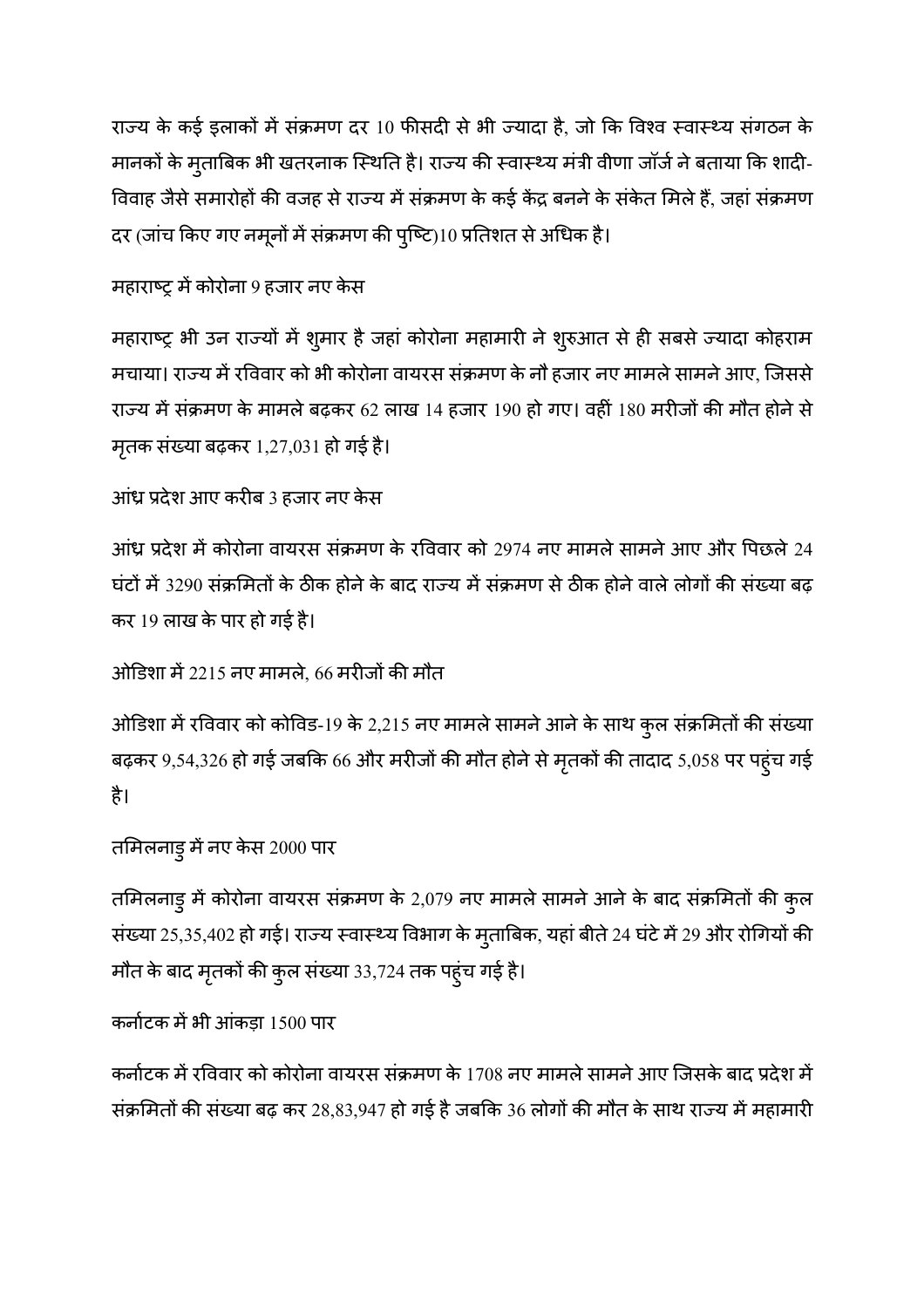से मरने वालों की संख्या अब 36,157 पर पहुंच गयी है। स्वास्थ्य विभाग ने बताया कि प्रदेश में फिलहाल 29,291 मरीजों का इलाज चल रहा है।

असम में भी कोरोना का आंकड़ा बढ़ा

बीते कुछ समय से असम में भी कोरोना के डेली केस लगातार बढ़ रहे हैं। समाचार एजेंसी पीटीआई के मुताबिक, रविवार को भी राज्य में कोरोना के 1 हजार 329 नए मामले दर्ज किए गए हैं और इस दौरान 15 लोगों की संक्रमण से जान भी गई है।

तेलंगाना में कोरोना वायरस संक्रमण के 578 नए मामले

तेलंगाना में रविवार को कोरोना वायरस संक्रमण के 578 नए मामले सामने आए जिसके बाद राज्य में कुल मामले बढ़कर महामारी से राज्य में तीन और मरीजों की मौत हो गई, जिससे मृतकों की संख्या 3,759 पर पहुंच गई।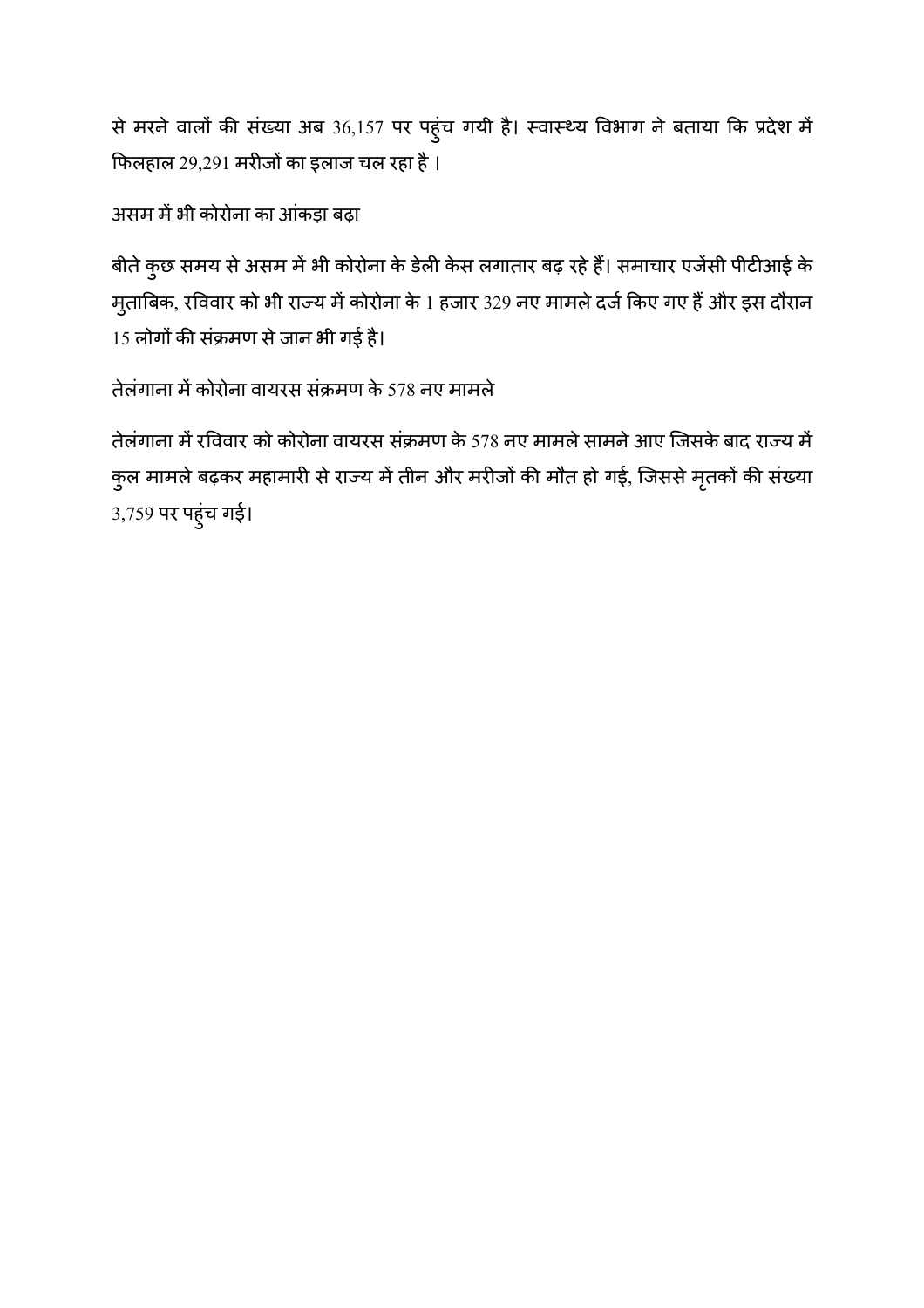https://epaper.livehindustan.com/imageview\_930981\_124336802\_4\_1\_19-07- 2021\_0\_i\_1\_sf.html

# सुखदःदिल्ली में रविवार को कोरोना से एक भी मौत नहीं

### नई दिल्ली | वरिष्ठ संवाददाता

राजधानी दिल्ली में रविवार को कोरोना से एक भी मौत नहीं हुई और सिर्फ 51 नए मामले सामने आए। 138 दिन बाद यह पहला मौका है जब राजधानी में कोरोना से किसी ने जान नहीं गंवाई।

दिल्ली के स्वास्थ्य मंत्री सत्येंद्र जैन ने कहा कि लंबे समय के बाद अच्छी खबर आई है। वहीं, स्वास्थ्य विभाग ने कहा कि घटते मामलों के साथ स्थिति बेहतर हो रही है। हालांकि तीसरी लहर को देखते हुए किसी प्रकार की ढील नहीं

## सकन

- 138 दिन बाद किसी ने वायरस की वजह से जान नहीं गंवाई
- राजधानी में संक्रमण दर भी गिरकर 0.07% पर पहुंच गई

दी जा सकती। राजधानी में संक्रमण दर गिरकर 0.07 फीसदी पर पहुंच गई है। अब सिर्फ 592 मरीज बचे जिनका इलाज किया जा रहा। सरकार कोरोना की तीसरी लहर से निपटने के लिए तैयारियों में जुटी हुई है।

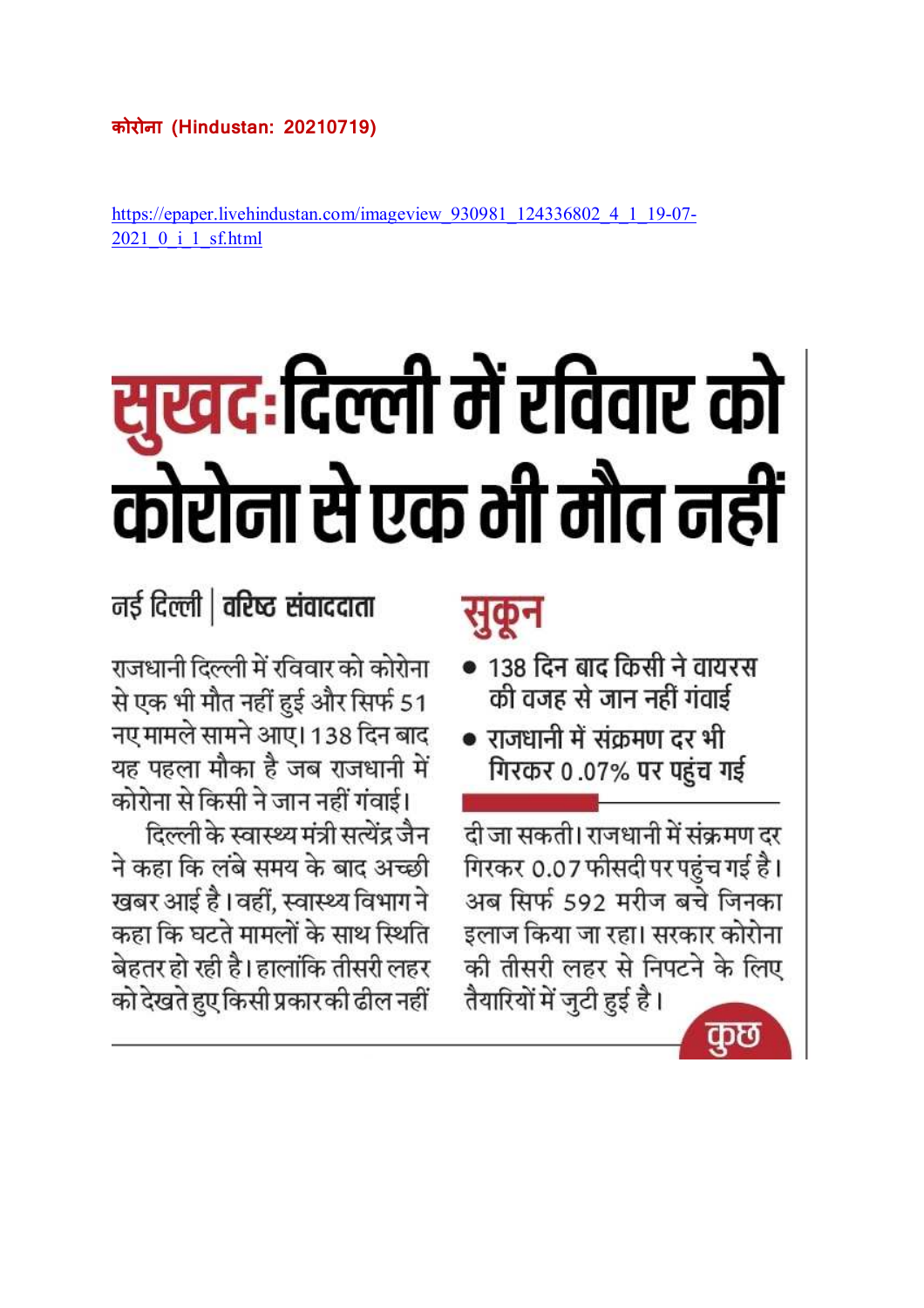#### **Delta Plus Variant (Hindustan: 20210917)**

https://epaper.livehindustan.com/imageview\_930982\_124322548\_4\_1\_19-07- 2021 2 i 1 sf.html

## राजधानी में डेल्टा+ वेरियंट का कोई केस न

#### राहत

#### नई दिल्ली | वरिष्ट संवाददाता

राजधानी में कोविड-19 के डेल्टा प्लस स्वरूप का अब तक कोई मामला सामने नहीं आया है। यह जानकारी राष्टीय रोग नियंत्रण केंद्र (एनसीडीसी) द्वारा दिल्ली में वायरस की जीनोम सीक्वेंसिंग के परिणामों में पता चली है। विशेषज्ञों का कहना है कि दिल्ली के लिए राहत की बात है। एनसीडीसी की रिपोर्ट के

मुताबिक, जून में 92 कोरोना संक्रमित मरीजों के सैम्पल की जांच की गई। इसमें पाया कि इनमें से 88 फीसदी



लोग कोरोना के डेल्टा स्वरूप से पीड़ित थे। इससे पहले मई में 742 कोरोना संक्रमितों के सैंपल की जांच हुई, जिसमें से 83.4 फीसदी नमनों में डेल्टा वेरियंट मिला था। वहीं अप्रैल में 1967 संक्रमितों में से 55 फीसदी लोग डेल्टा वेरियंट से पीड़ित मिले थे।

**80%** से अधिक मामले .<br>डेल्टा वेरियंट के मिले **03%** रह गए अल्फा स्वरूप के मामले घटकर

अल्फा का असर कम हुआ : ब्रिटेन में सबसे पहले पाए गए वायरस .<br>के अल्फा वेरियंट का दिल्ली में पिछले दो महीने में काफी कम असर दिखा। मार्च में 47.4 फीसदी सैम्पल में अल्फा स्वरूप वाला वायरस मिला था, जो तीन महीने बाद जून में सिर्फ 3

कई गुना तेजी से फैलता है फेफड़ों की म्यूकस लाइनिंग के साथ डेल्टा प्लस जल्दी जुड़ जाता है। साथ ही यह कई गुना ज्यादा तेजी से फैलता है और इसकी मास्क क्षमता भी काफी ज्यादा है । संक्रमित व्यक्ति को अगर वैक्सीन नहीं लगी हो तो डेल्टा प्लस वैरिएंट उसके फेफड़ों को काफी नुकसान पहुंचाता है और 3 से 10 दिन में यह मरीज के

लिए खतरनाक हो सकता है।

फीसदी तक रह गया। क्यों खतरनाक : यह फेफड़ों से .<br>ज्यादा मजबती से चिपकता है और ऐसे में यह ज्यादा खतरनाक हो सकता है। देश में कई राज्यों में इसके मामले

आये हैं। अगर यह फैलता है तो ज्यादा

खतरनाक हो सकता है।

क्या बोले विशेषज्ञ

सफदरजंग अस्पताल के कम्यूनिटी मेडिसिन विभाग के प्रोफेसर डॉक्टर जगल किशोर के मुताबिक यह राहत की बात है कि दिल्ली में अभी तक डेल्टा प्लस का कोई मामला सामने नहीं आया है । लेकिन, जून में बहुत कम नमनों की जीनोम सिक्वेंसिंग जांच में यह पता चला है । हमें ज्यादा सैम्पल की .<br>जांच कर वायरस के बदलते स्वरूप पर नजर रखनी होगी। उन्होंने कहा कि पुणे के एक अध्ययन में सामने आया है कि 70 से 75 फीसदी आबादी में एंटीबॉडी मिली हैं । इस हिसाब से देखें तो अभी संक्रमित नहीं हुए हैं। ऐसे में सावधानी

बरतनी होगी।

#### **मंकी बी वायरस**

**कोरोना के कहर के बीच Monkey B Virus क2 दसतक् , चीन महो चुक2 एक मौत (Dainik Jagran: 20210719)** 

https://www.jagran.com/world/china-china-first-human-infection-case-with-monkey-b-virusdies-common-man-issues-21844421.html?itm\_source=website&itm\_medium=homepage&itm\_campaign=p1\_compone nt

अभी चीन से निकले एक घातक और जानलेवा वायरस से दुनिया जूझ ही रही है कि इसी तरह के दूसरे वायरस ने बीजिंग में एक पश्चिकित्सक की जान भी ले ली। इस मंकी बी वायरस को भी उतना ही घातक बताया जा रहा है।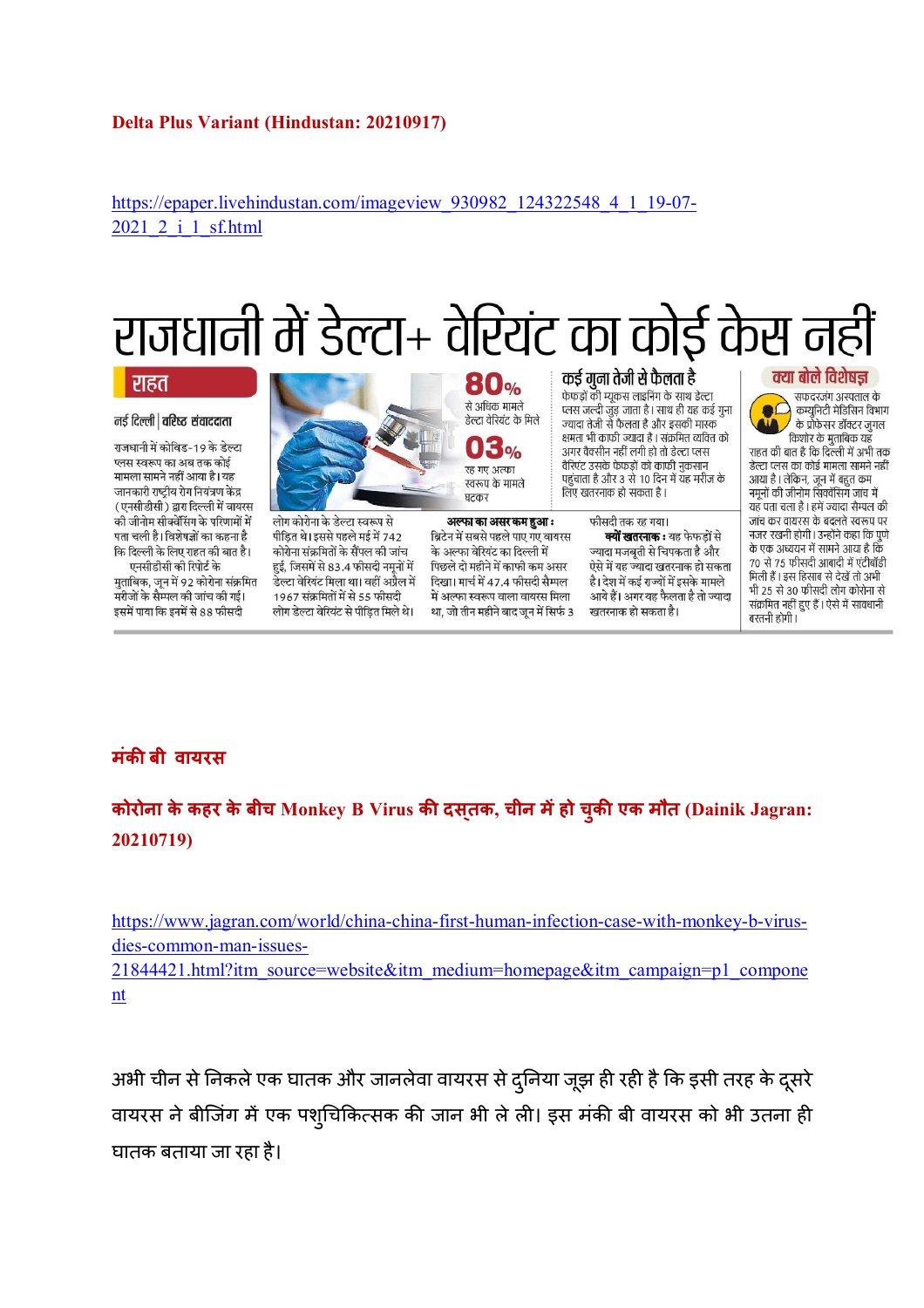बीजिंग, प्रेट्र। चीन से निकले कोरोना वायरस का कहर अभी थमा नहीं कि एक नए वायरस 'मंकी बी (BV)' ने दस्तक दे दी। कोरोना का पहला मामला व्**हान में आया था और इस नए घातक वायरस** के कारण बीजिंग में एक मौत का मामला सामने आया है। दरअसल बीजिंग के एक पशु चिकित्सक की मौत इस नए वायरस के संक्रमण से हुई है जिसकी पुष्टि चीन ने की है।

#### 27 मई को हुई थी मौत

ग्लोबल टाइम्स दवारा प्रकाशित रिपोर्ट में चीन के सेंटर फॉर डिजीज कंट्रोल एंड प्रिवेंशन के इंग्लिश प्लेटफार्म का हवाला दिया गया है। इसमे बताया गया है कि नए वायरस से सक्रमित पशुचिकित्सक ने ' इलाज के लिए कई अस्पतालों के चक्कर लगाए लेकिन 27 मई को उनकी मौत हो गई। उनके करीबी संपर्क में आने वाले लोग सुरक्षित हैं। इसके अलावा रिपोर्ट में यह भी बताया गया है कि चीन में इससे पहले BV वायरस का कोई मामला सामने नहीं आया था यानि डॉक्टर का मामला चीन में BV से पहला मानव संक्रमण का मामला है।

#### मार्च में दो मृत बंदरों का किया था डिसेक्शन

ग्लोबल टाइम्स के अनुसार, मार्च की शुरुआत में ही 53 वर्षीय डॉक्टर ने दो मृत बंदरों का ऑपरेशन (Dissection) किया था जिसके एक माह बाद उनकी तबियत बिगड़ने लगी और उल्टी होना शुरू हो गया था। नॉन हयूमन प्राइमेट्स पर रिसर्च करने वाली संस्था के लिए उक्त पशुचिकित्सक ने काम किया था। अप्रैल में डॉक्टर की जांच के लिए सेरेब्रोस्पाइनल फ्लूड (Cerebrospinal Fluid) लिया गया जिसके बाद आए नतीजे में BV पॉजिटिव होने की पुष्टि हुई।

#### 1932 में हुई थी इस घातक वायरस की पहचान

उल्लेखनीय है कि इस मंकी बी वायरस की पहचान सबसे पहले 1932 में हुई थी। यह वायरस जीनस मैकाका (genus Macaca) के अफ्रीकी लंगूरों (macaques) मैकाक्स में पाया जाने वाला अल्फाहपीसवायरस एनजूटिक (alphaherpesvirus enzootic) है। गौर करने वाली बात है कि इसमें भी संक्रमण फैलाने की क्षमता काफी अधिक है और यह इंसान से इंसान में फैलता है।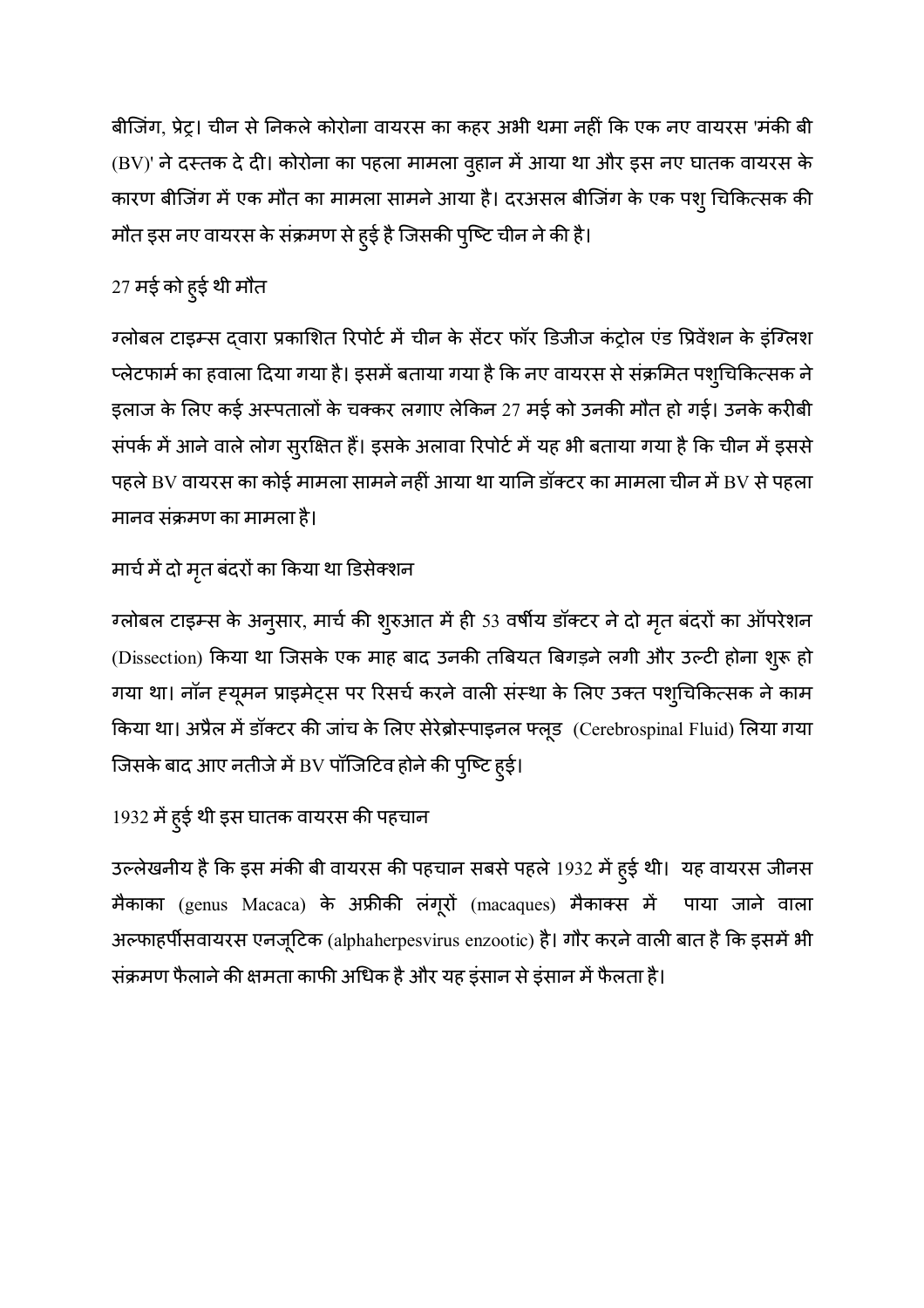#### **Vaccination**

#### **Why India is missing its vaccine targets (The Indian Express: 20210719)**

https://indianexpress.com/article/opinion/columns/why-india-is-missing-its-covid-vaccinetargets-7410990/

R Ramakumar writes: Production capacity has not risen as claimed by Centre and its projections of vaccine availability are inflated and unrealistic

Half-way into July 2021, India's problem of vaccine shortage shows no sign of abating. The new Union Minister for Health has upwardly revised the target for July 2021 from 12 crore doses to 13.5 crore doses. In June, India administered 11.9 crore doses at a rate of 39.6 lakh doses per day. To administer 13.5 crore doses in July, the vaccination rate should rise to 43.5 lakh doses per day. Yet, the vaccination rate between July 1 and July 15 was 39.8 lakh doses per day; for the seven days ending on July 15, it was lower at 37.7 lakh doses per day.

The fact is that the supply of vaccines remains considerably lower than the demand for vaccines. In this article, I submit two arguments. Firstly, India's vaccine production capacity is not rising as is regularly claimed by the Government of India (GoI). Secondly, GoI's projections for vaccine availability are consistently inflated and unrealistic.

Currently, India produces two vaccines: Covishield by the Serum Institute of India (SII) and Covaxin by Bharat Biotech (BB). In May 2021, GoI told the Supreme Court of India in its first affidavit that SII produced 6.5 crore doses per month and BB produced 2 crore doses per month. In July 2021, SII's and BB's capacities were to rise to, respectively, 10 crore and 5.5 crore doses a month. If these claims were true, India should have produced 8.5 crore doses per month (28.3 lakh dose per day) in May and June, and 15.5 crore doses (51.7 lakh doses per day) in July.

Yet, India administered only 27 lakh doses per day in the second, third and fourth weeks of April, and 19.3 lakh doses per day in May. While the number of doses administered rose to 39.5 lakh doses per day in June, it was due to a curious one-week blitzkrieg between June 21 and June 28. There is still no reasonable explanation for the poor vaccination rates between June 1 and June 20, and after June 28.

The situation looks bleak for July 2021. GoI originally aimed to administer 12 crore doses in July. The target was revised to 13.5 crore doses. Firstly, both these targets are less than the 15.5 crore doses projected for July in the affidavit. Secondly, if the average vaccination rate in July continues at the current rate, administering 13.5 crore doses appears difficult. In sum, GoI has regularly been overstating India's production capacity.

In a second affidavit to the SCI in June, GoI claimed that "from January 2021 to July 31 2021, a total of 51.6 crore doses will be available". Till June 30, only 33.1 crore doses were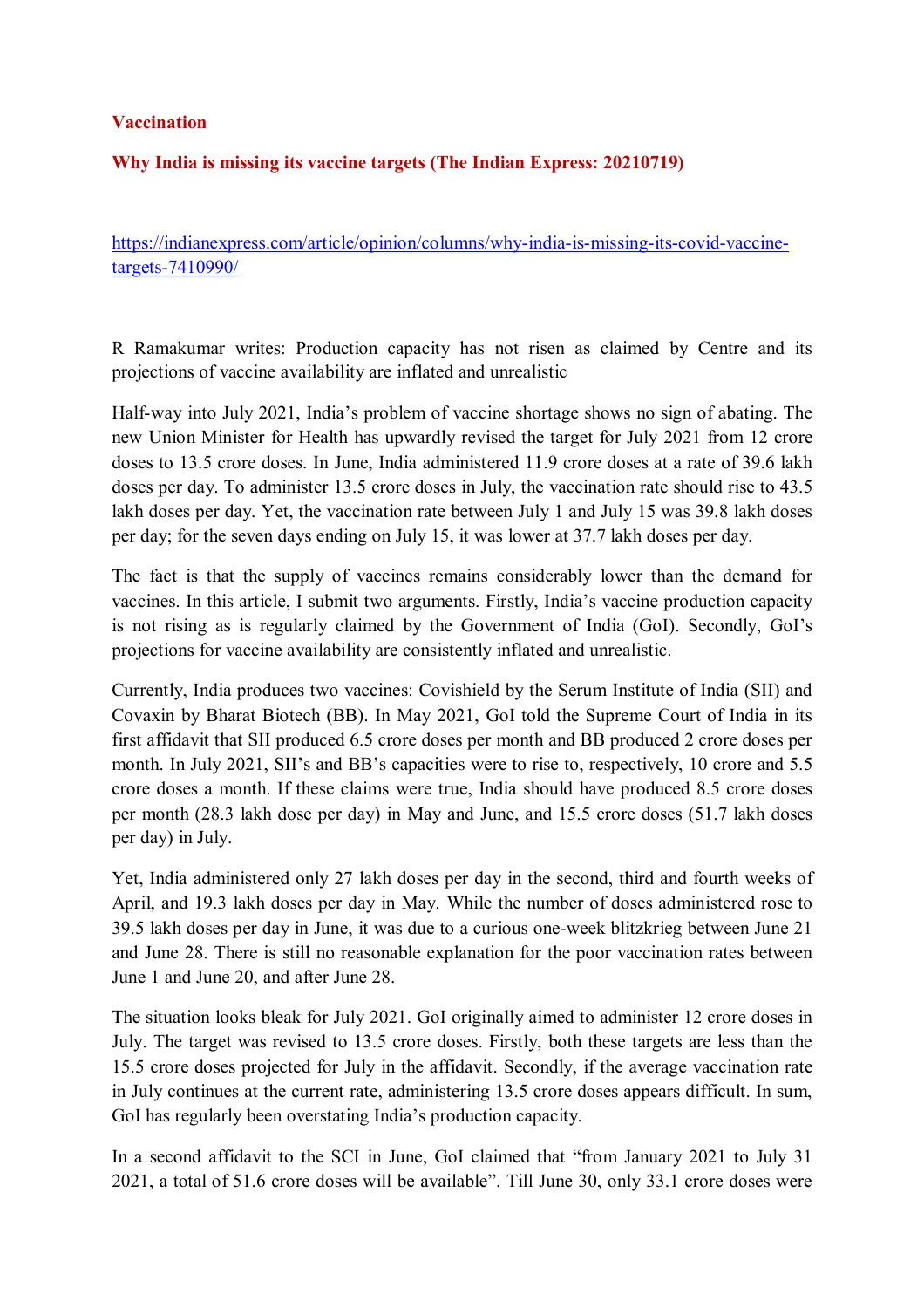administered. To reach 51.6 crore doses by end-July, India must administer 18.5 crore doses in July. Yet, according to the same affidavit, only 12 crore doses were being planned to be administered in July.

GoI had ordered 34.6 crore doses from SII and BB over three orders placed between January and May. India also received 1 crore doses from the COVAX facility of the WHO. Thus, a total of 35.6 doses were to be received by GoI till July. The remaining 16 crore doses were those expected to be directly purchased by state governments and private hospitals under the earlier 50:25:25 allocation across GoI, state governments and private hospitals.

However, these 16 crore doses were never purchased, as the 50:25:25 allocation flopped. State governments and private hospitals could directly purchase only about 4.2 crore doses. Yet, the affidavit added all these 16 crore doses to the total availability till July. In sum, India simply cannot administer 51.6 crore doses by the end of July. Even if 12-13.5 crore doses are administered in July, the cumulative number of doses would reach 45-46.5 crores.

On May 13, GoI claimed that India would administer 216 crore doses between August and December. This was nothing but puffery. The production capacity in some vaccines was overstated, and several vaccine candidates in the early trial stages were included in the projection. In the second affidavit to the SC in June, GoI accepted the error. Vaccine candidates like Novovax, Gennova and BB Nasal were dropped, and the August-December projection was downscaled from 216 crores to 135 crores.

It is doubtful if even the revised projection of 135 crore doses is realistic. Only the contribution of 50 crore doses of Covishield by SII appears realistic. The biggest disappointment is in the supply of Covaxin. GoI expects 40 crore doses of Covaxin between August and December. However, BB is yet to fulfil its earlier commitments. Over three orders placed in January, March and May, GoI ordered 8 crore doses of Covaxin from BB to be supplied by July. Only 4 crore doses of Covaxin were administered till June 30.

With a self-declared monthly capacity of 2 crore doses, BB must supply about 4 crore doses in July to fulfil its earlier commitments. Between July 1 and July 15, only 80.1 lakh doses of Covaxin were administered. Only after supplying the remaining 3.2 crore doses can BB begin supplying for the fourth order placed in June, for which supply is to begin in August. Three public sector units have been allowed to manufacture Covaxin, but their supply is unlikely to begin in full speed before late-2021.

The other vaccines expected between August and December are Sputnik V (10 crore doses), Corbevax (30 crore doses) and Zydus-Cadilla (5 crore doses). Currently, these projections are pure speculation, though the supply situation may indeed ease by December. In sum, it is doubtful if 135 crore doses will become available between August and December.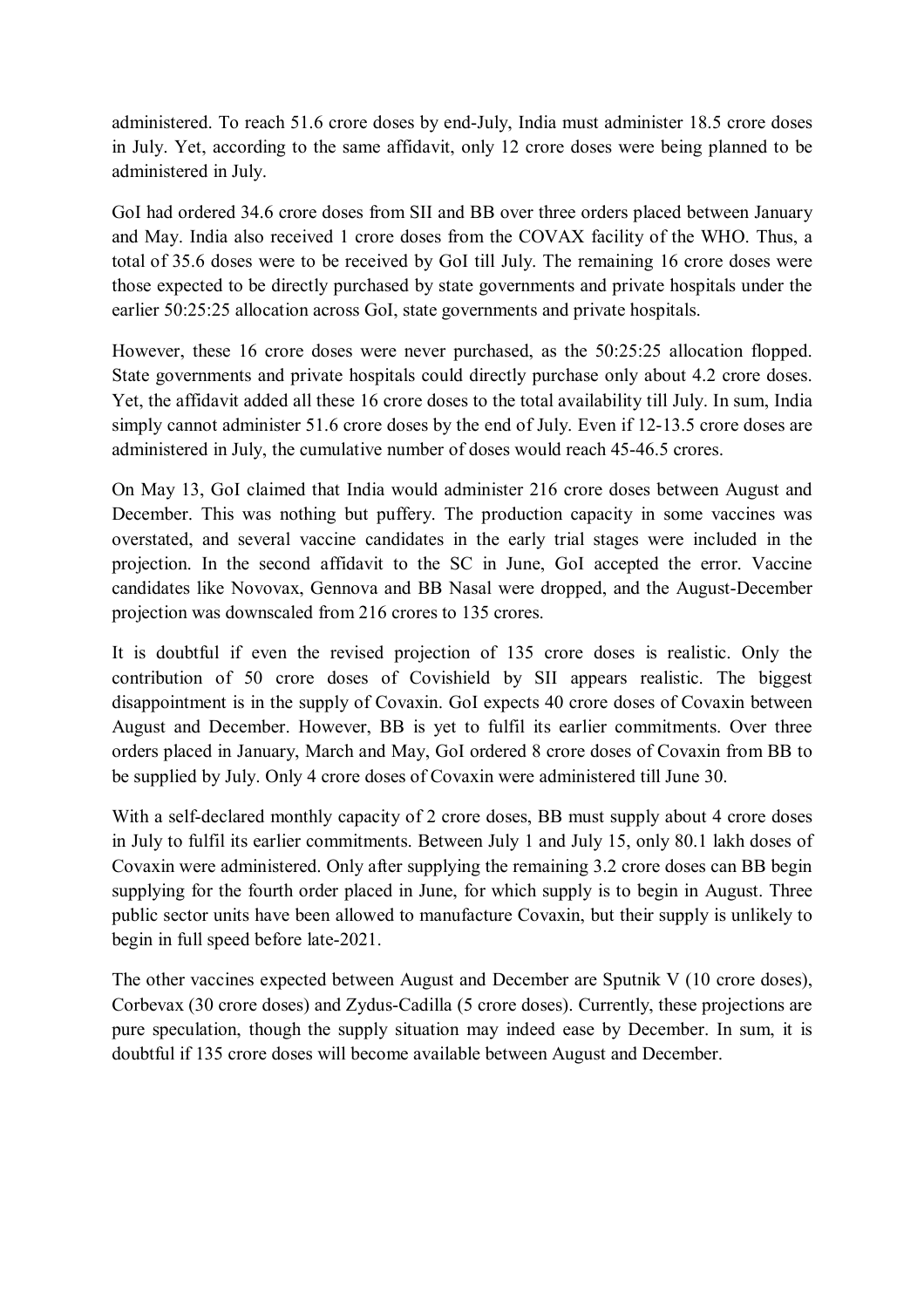#### **Healthcare**

#### **Healthcare in India: rarely an election issue, despite limited access (The Indian Express: 20210917)**

https://indianexpress.com/article/explained/healthcare-in-india-rarely-an-election-issuedespite-limited-access-7411047/

Yet, they rarely become a political issue. However, it would be a mistake to imagine that citizens do not care about health facilities.

In India, health-related public policies and healthcare infrastructure have often been a matter of discussion among policymakers. Yet, they rarely become a political issue. However, it would be a mistake to imagine that citizens do not care about health facilities. Years before the ongoing pandemic drew attention to these issues, a study ('State of Democracy in South Asia (SDSA)–Round 3') by Lokniti-CSDS in 2019 found that people expect the government to take maximum responsibility for providing basic medical care (Chart 1). But when it comes to voting, health never becomes an electoral issue for voters; nor do political parties generally focus on health infrastructure in their manifesto or campaign.

Health in elections

In the serval rounds of post-election studies (national and state) by Lokniti-CSDS, less than 1% of voters have said health was their consideration while voting. It was assumed that during the current pandemic, voters would prioritise health as an election issue — but this has not been the case. The Bihar Assembly elections were held just after the first wave of Covid-19. During the post-election survey, less than 1% of voters considered health an issue while voting, which was not very different from the finding of the last post-election survey in Bihar (2015). In early 2021, when India faced the second wave, elections were held in four states. Here, too, less than 1% of the voters considered health an election issue (Chart 2).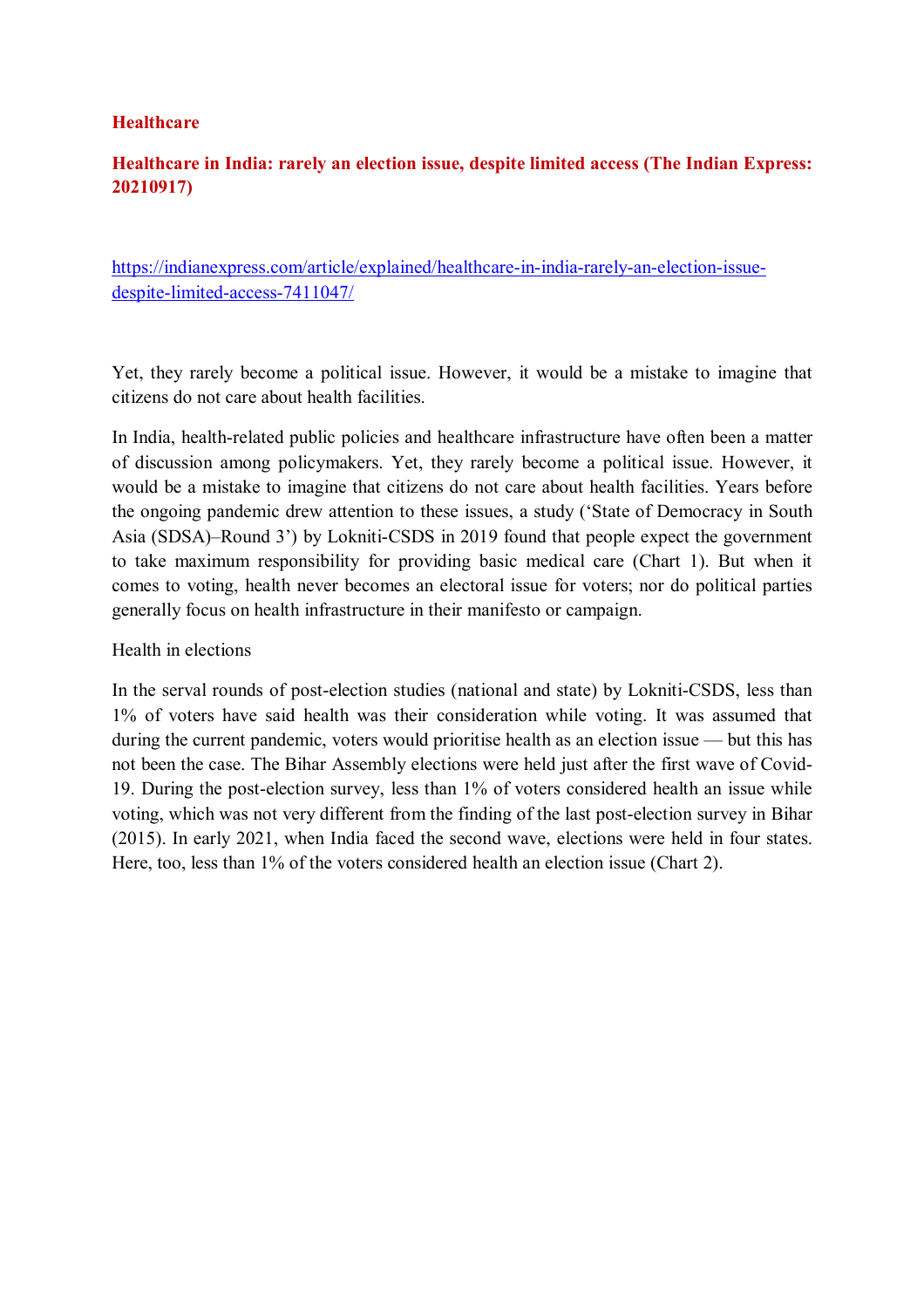| People's opinion on how much responsibility govt<br>should bear in providing basic medical care to all                     |                                     |         |                                                                                                                      | <b>Available within</b>       |                           | Mode of access                                            |     |  |
|----------------------------------------------------------------------------------------------------------------------------|-------------------------------------|---------|----------------------------------------------------------------------------------------------------------------------|-------------------------------|---------------------------|-----------------------------------------------------------|-----|--|
|                                                                                                                            |                                     | Overall | neighbourhood<br>70%                                                                                                 | <b>By walking</b><br>45%      | By using transport<br>43% |                                                           |     |  |
| Some of the<br>Most of the<br>All the<br>responsibility<br>responsibility<br>responsibility<br>12%<br>22%<br>$55\%$ $\neg$ |                                     | Rural   | 63%                                                                                                                  | 37%                           | 49%                       |                                                           |     |  |
|                                                                                                                            |                                     | Urban   | 87%                                                                                                                  | 64%                           | 30%                       |                                                           |     |  |
| Source: State of Democracy in South Asia 2019<br><b>CHART 2</b><br>HEALTH AS THE MOST IMPORTANT ISSUE                      |                                     |         | <b>MONETARY BARRIERS</b><br>Family gone without medical<br>treatment in last one year<br>43% + 25%<br><b>OVERALL</b> |                               |                           | Taken loan for medical treatment<br><b>ECONOMIC CLASS</b> |     |  |
|                                                                                                                            |                                     |         |                                                                                                                      |                               |                           |                                                           |     |  |
|                                                                                                                            | FOR VOTERS IN RECENT ASSEMBLY POLLS |         |                                                                                                                      |                               | Poor                      | $51\%$                                                    | 27% |  |
|                                                                                                                            | 2020/21                             | 2015/16 | Upper                                                                                                                | <b>CASTE/COMMUNITY</b><br>36% | <b>Lower</b><br>21%       | 43%                                                       | 24% |  |
|                                                                                                                            | 1.0%                                | 0.3%    | OBC                                                                                                                  | 43%                           | Middle<br>26%             | 35%                                                       | 23% |  |
|                                                                                                                            | 1.2%                                | 0.4%    | SC                                                                                                                   | 52%                           | Rich<br>32%               | 33%                                                       | 20% |  |
|                                                                                                                            | 0.6%                                | 0.5%    | ST                                                                                                                   | 50%                           | 20%<br><b>LOCALITY</b>    |                                                           |     |  |
| <b>Bihar</b><br>Assam<br><b>West Bengal</b><br>Kerala                                                                      | 10.2%                               | 0.2%    | Muslim                                                                                                               | 45%                           | 25%<br>Urban              | 47% 25%                                                   |     |  |

#### Access to healthcare

In the SDSA 2019, the enumerators were asked to observe the availability of medical facilities in the surveyed locations. It was found that 70% of the locations have public healthcare services; availability was less in rural areas (65%) compared to urban areas (87%). The enumerators were also asked to survey whether people can reach healthcare facilities by walking or need to use transport. In 45% of the surveyed locations, people could access healthcare services by walking, whereas in 43% of the locations they needed to use transport. Proximity to healthcare services is higher in urban localities: 64% of the enumerators in urban areas observed that people can access healthcare services by walking, while only 37% in rural areas can do so (Chart 3).

#### Public health experience

In a study conducted between elections by Lokniti-CSDS in collaboration with Azim Premji University during 2016-19, 30% of the surveyed people shared negative experiences in availing public healthcare services. It was more so for people from the marginal sections, who avoid getting treated, sometimes due to lack of infrastructural and monetary resources.

In the 'State of the Nation Survey (SONS)', conducted in 2018 by Lokniti-CSDS, people were asked if they have ever taken a loan for medical treatment. One-fourth (25%) confirmed taking a loan, and this proportion is higher among people belonging to the Scheduled Castes and the poor. Scarcity of funds further discouraged them from taking medical treatment: 43% of the respondents said they or someone in their family went without medical treatment. This trend was mainly observed among people from Scheduled Castes and Scheduled Tribes —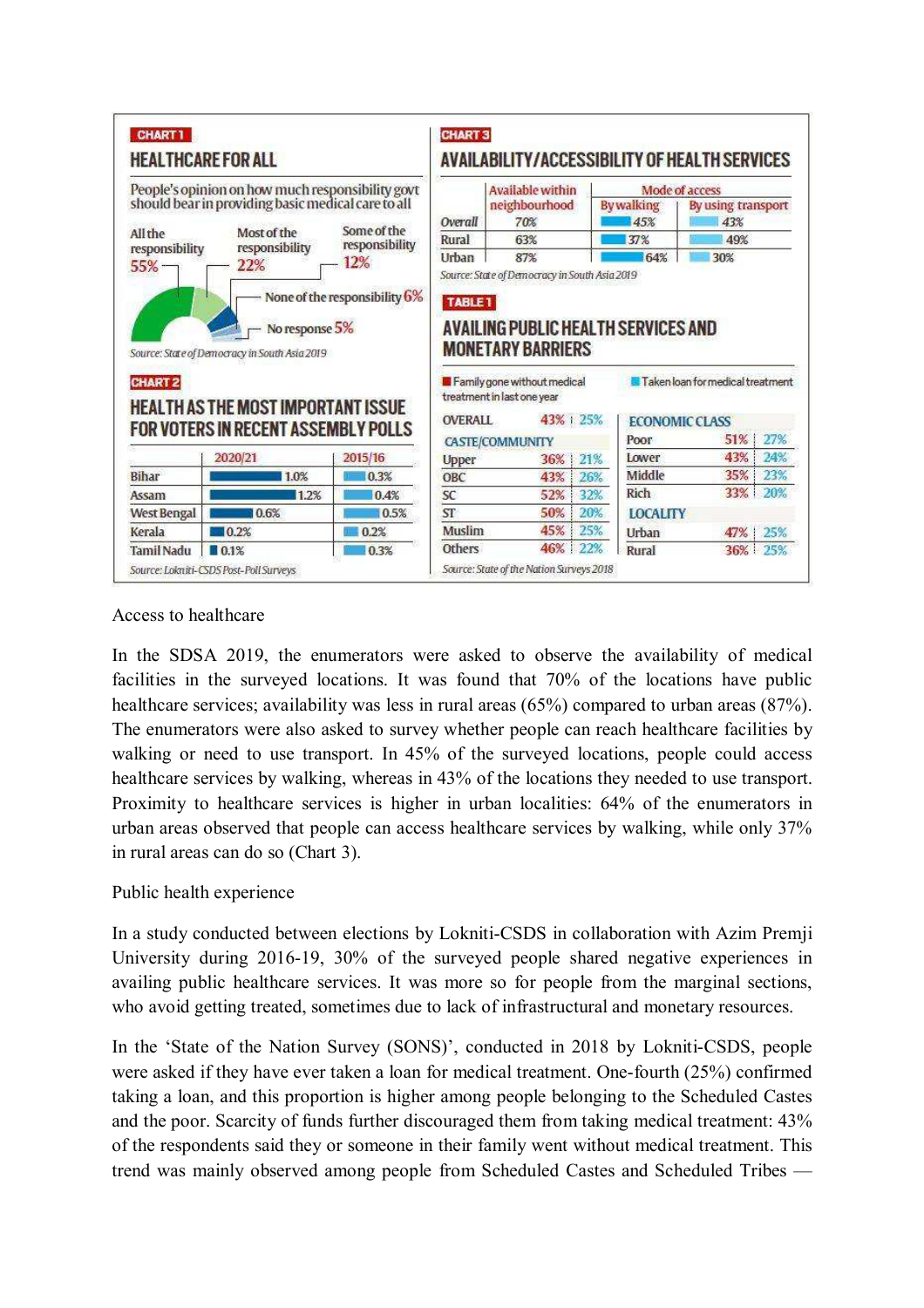more than half the respondents in these sections said so. At the same time, 47% of people living in rural areas said that they went without treatment (Table 1).

These findings indicate that the healthcare system in India needs to be made accessible to the needy and people living on the margins of society. The absence of a positive experience with public healthcare not only pushes people towards private healthcare facilities, but also pushes the issue of health out of public political considerations.

#### **IVF**

#### **Why practising self-care during fertility treatment is important (The Indian Express: 20210719)**

https://indianexpress.com/article/parenting/health-fitness/why-practising-self-care-duringfertility-treatment-is-important-7410770/

Dealing with the outcome -- whether success or failure -- with great maturity and sanity is vital. Self-care provides you with strength.

When you experience fertility-related issues, the stress, anxiety and loneliness that accompany it can be difficult to manage. And once fertility treatments begin, those feelings can magnify. Going through hormonal injections, blood tests and scans can be physically demanding and mentally draining. This journey needs patience, generosity and a positive attitude. Whether you're about to begin your fertility journey or are currently in the middle of a fertility cycle, self-care can provide a great way to cope with, what can be, an emotionallydraining experience.

The experience is different for everyone. Some sail through smoothly, some have rough patches in between; so it becomes important to get committed to self-care during an IVF treatment to make this baby-making journey a happy and fruitful one.

How to practise self-care during an IVF treatment?

\* Trust your doctor. It is vital that you feel good about your doctor, feel connected to them, follow and trust their protocols and advice. You should feel yourself to be in safe hands. Most of the anxiety vanishes when the patient-doctor relationship is strong.

\* IVF cycles must not be planned amid chaotic working patterns. Clear your calendar of anything non-essential during IVF cycle. This creates a space you need for appointments and relaxation.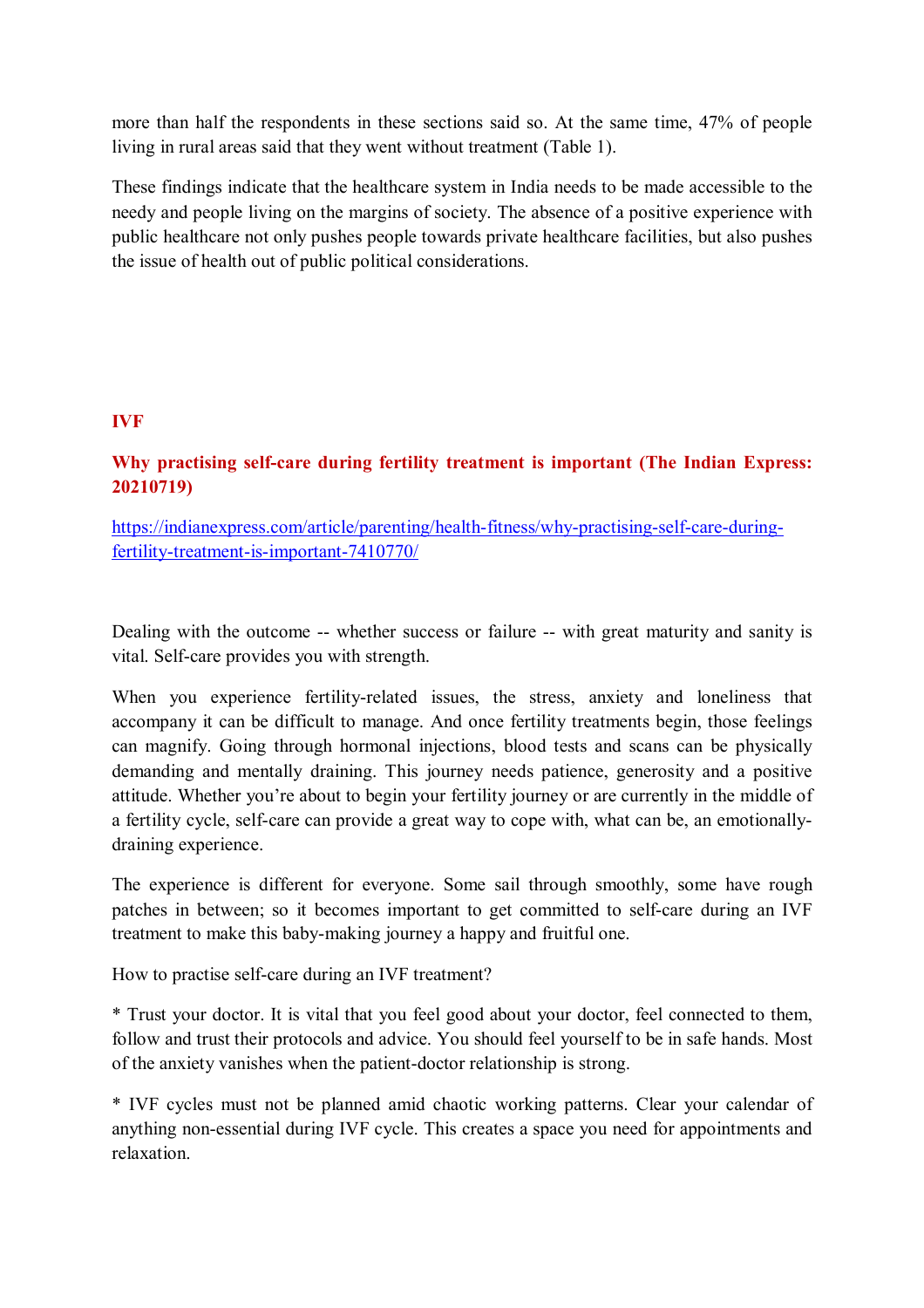\* The course of treatment should be discussed in detail with the fertility specialist so that there is no anxiety of the unknown. Learn from your doctor which component of self-care would contribute to the highest success rate and what all factors contribute to its failure.

\* Delete what depletes you. Purify your life by eliminating toxic things which drain you completely. Don't take the burden of certain people, commitments, and relations which are not working for you and are negatively affecting your mental and physical health. Conserve your energy and focus on your goal.

\* Be kind to yourself. There is nothing to feel guilty about not being able to bear a baby. Life has its own ways and positivity flows only when you feel positive about yourself. The first thing to remember is to be kind to yourself. A lot of times, people feel isolated and put a lot of pressure on themselves. Do not do that.

\* Yoga is a life-transforming habit which not only makes you physically and emotionally stronger, but also elevates you spiritually. Starting yoga six weeks prior to IVF cycles can help the couple to overcome the anxiety of the treatment. People with infertility problems often report feeling better, stronger and more powerful and confident about their body after yoga practice. The well-toned up, flexible and strong muscles also help you go through your pregnancy and labour smoothly. There are certain asanas and pranayama which destress your mind and increase blood flow to the pelvis organs, helping overcome infertility.

\* Practising meditation and other relaxation techniques can do wonders for you in this journey of parenthood. During stress, the cortisol and adrenaline levels increase. Practising meditation helps you to eliminate stress.

\* Follow your leisure time activities to keep your mind relaxed. Listening to your favourite music, reading books, and gardening, watching movies, going for a walk with your partner, talking to your friends, etc., can make you feel cheerful. Laughing out loud with your friends is a big stress buster. Never forget to pamper yourself. A relaxing spa, manicure or pedicure at home can make you feel good. Pursue your hobbies such as painting, playing musical instruments, knitting etc. Completely immersing yourself in an activity that keeps you focused is beneficial.

\* Better communication with your partner also helps. Togetherness can make things much easier, and the journey becomes smoother.

\* When feeling stressed, one craves comfort food. But food with empty calories should be avoided. Diet should be more focused on green vegetables and fruits. Fertility food, as advised by your doctor, should be followed but that doesn't mean you cannot indulge yourself occasionally.

\* Proper sleep is important for restoration. It strengthens and invigorates you for another day. It is essential for physical and emotional stability.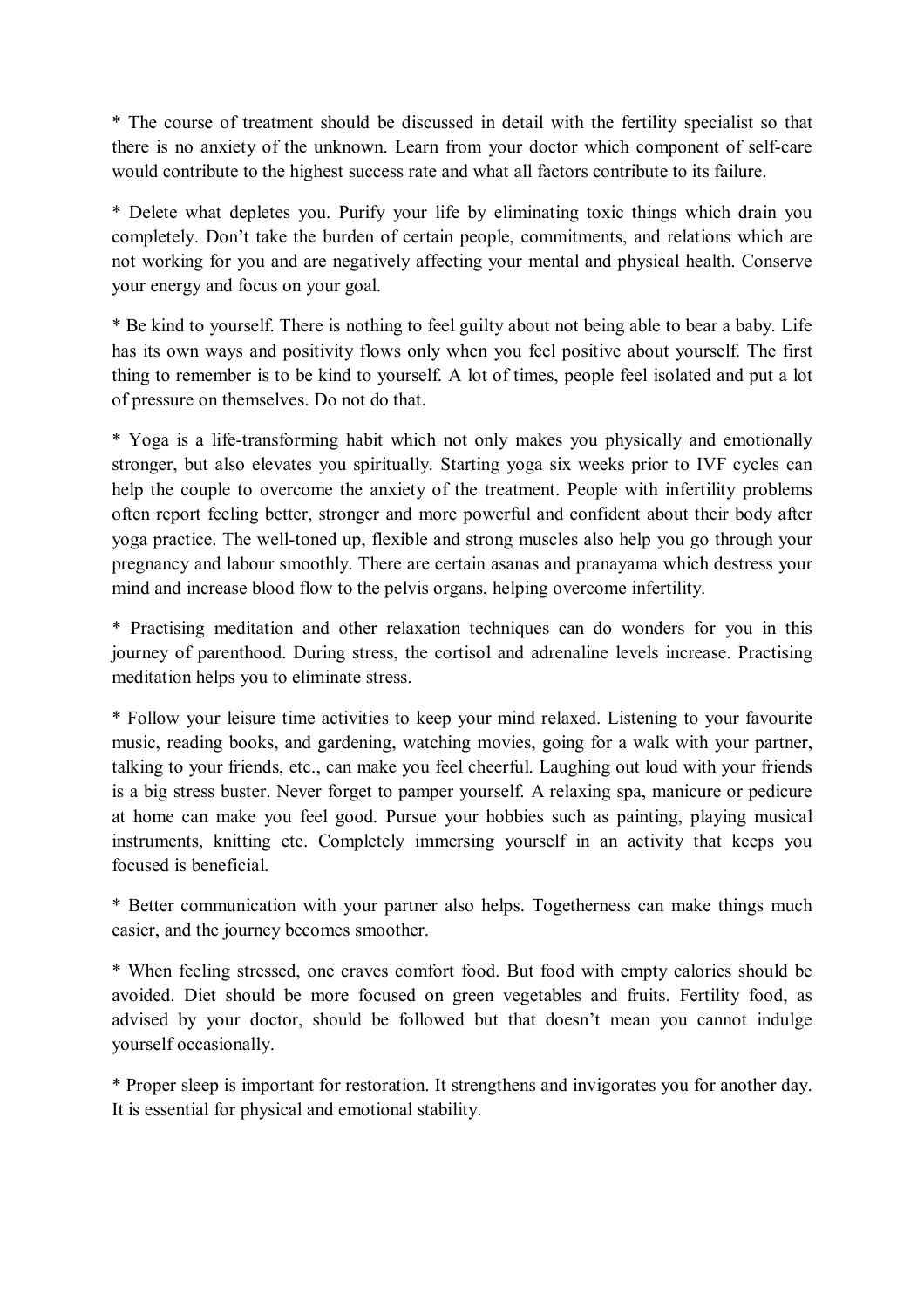Dealing with the outcome — whether success or failure — with great maturity and sanity is vital. Self-care provides you with strength. It improves the success rate, so take care of yourself and prepare for your bundle of joy.

#### **Nutrition**

#### **Midday meals leave a long-lasting impact: study (The Hindu: 20210719)**

https://www.thehindu.com/news/national/midday-meals-result-in-healthier-next-generationstudy/article35393273.ece?homepage=true

Lower stunting among children with mothers who had access to free school lunches, shows data from 1993-2016.

Girls who had access to the free lunches provided at government schools, had children with a higher height-to-age ratio than those who did not, says a new study on the inter-generational benefits of India's midday meal scheme published in Nature Communications this week.

Using nationally representative data on cohorts of mothers and their children spanning 23 years, the paper showed that by 2016, the prevalence of stunting was significantly lower in areas where the mid scheme was implemented in 2005.

Pioneering study

More than one in three Indian children are stunted, or too short for their age, which reflects chronic undernutrition. The fight against stunting has often focussed on boosting nutrition for young children, but nutritionists have long argued that maternal health and well-being is the key to reduce stunting in their offspring. Noting that "interventions to improve maternal height and education must be implemented years before those girls and young women become mothers", the study has attempted a first-of-its-kind inter-generational analysis of the impacts of a mass feeding programme.

The paper was authored by a researcher from the University of Washington and economists and nutrition experts at the International Food Policy Research Institute. It found that the midday meal scheme was associated with 13-32% of India's improvement in height-for-age z-scores (HAZ) between 2006 and 2016.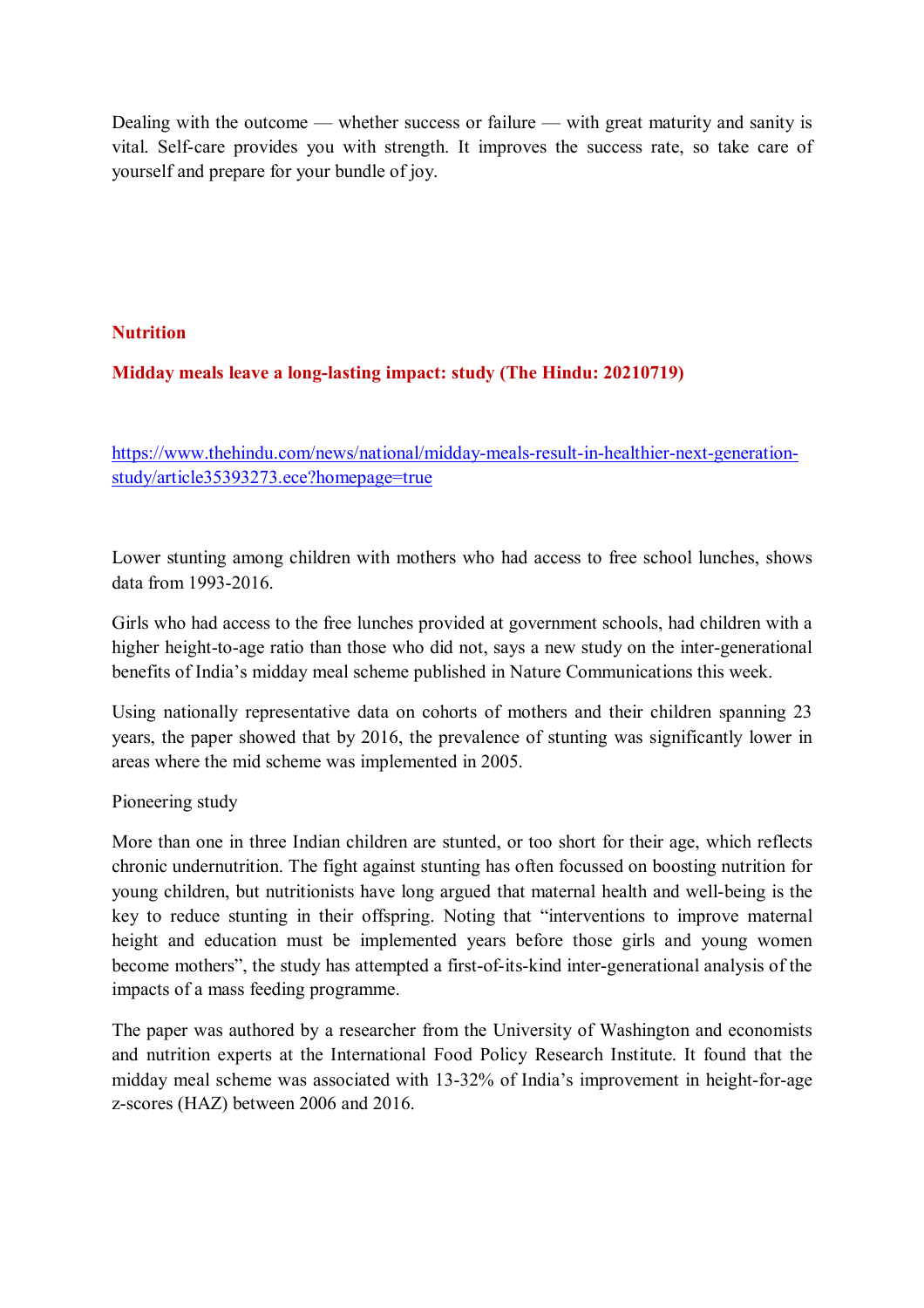The linkages between midday meals and lower stunting in the next generation were stronger in lower socio-economic strata and likely work through women's education, fertility, and use of health services, said the paper.

#### Court mandate

The midday meal scheme was launched in 1995 to provide children in government schools with a free cooked meal with a minimum energy content of 450 kcal, but only 6% of girls aged 6-10 years had benefited from the scheme in 1999. By 2011, with an expansion in budget, and state implementation following a Supreme Court order, coverage had grown to 46%.

The study tracked nationally representative cohorts of mothers by birth year and socioeconomic status to show how exposure to the scheme reduced stunting in their children.

IFPRI researcher Purnima Menon, one of the authors of the study, said the key takeaway is to "expand and improve school meals now for inter-generational pay-offs not too far down in time." Tweeting about the study, she said, "Girls in India finish school, get married and have children all in just a few years — so school-based interventions can really help."

#### Pandemic setback

These findings come at a time when the midday meal scheme has effectively been put on hold for the last one and a half years, as schools have been closed since March 2020. Although dry foodgrains or cash transfers have been provided to families instead, food and education advocates have warned that this would not have the same impact as hot cooked meals on the school premises, especially for girl children who face more discrimination at home and are more likely to drop out of school due to the closures.

The findings of the study exacerbate concerns that the interruptions to schooling and to the midday meal scheme could have even longer term impacts, hurting the nutritional health of the next generation as well.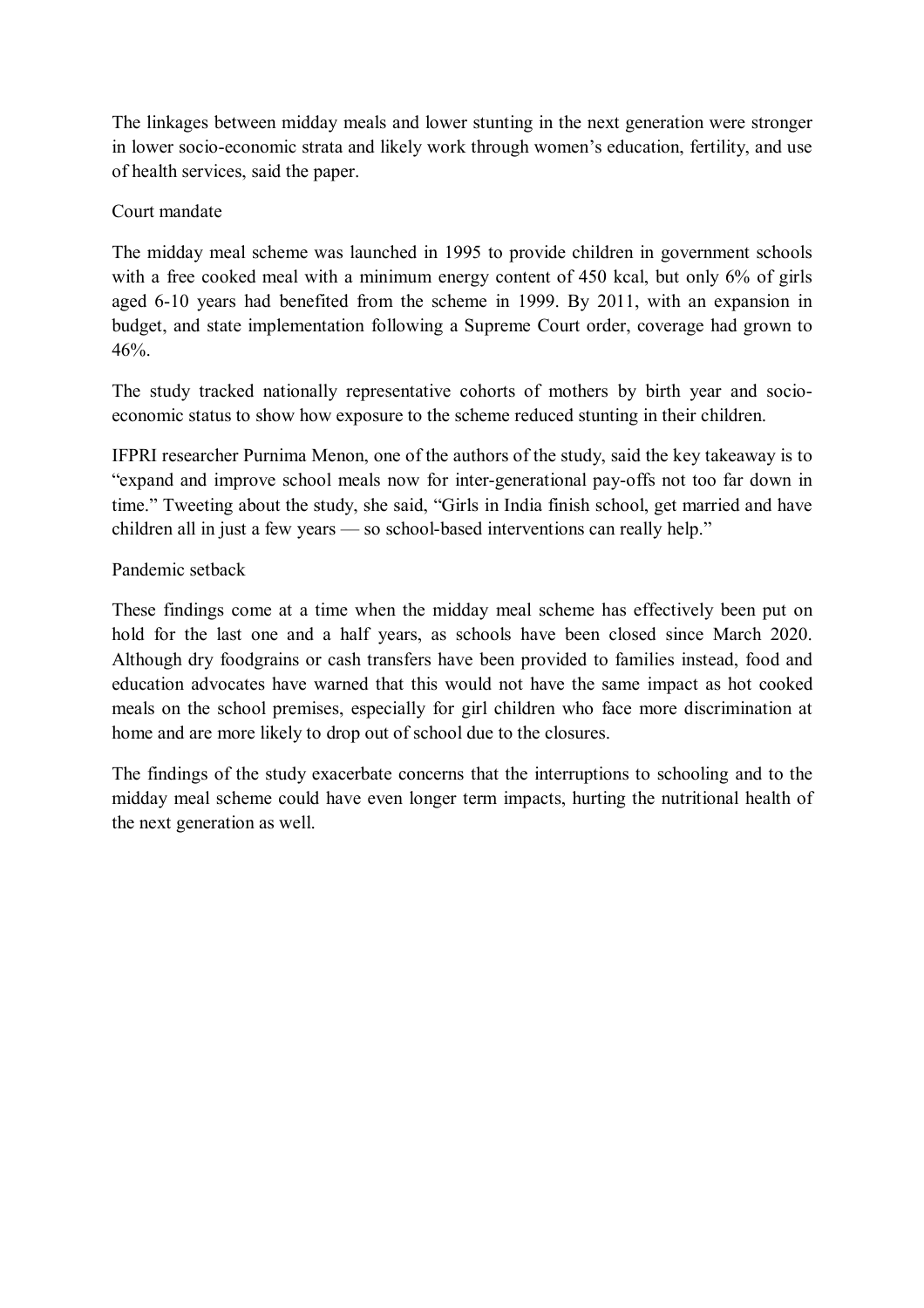#### **Inflammatory bowel disease**

#### **International study links ultra-processed foods with IBD risk (Medical News Today: 20210917)**

https://www.medicalnewstoday.com/articles/international-study-links-ultra-processed-foodswith-ibd-risk

A spike in inflammatory bowel disease (IBD) prevalence worldwide parallels an uptick in Western dietary patterns.

Clinicians have long conjectured that ultra-processed foods may compromise gastrointestinal (GI) tract health, but they lacked the evidence to confirm this link.

A recent multinational study provides good evidence that regularly consuming highly processed foods and beverages is associated with inflammation and IBD.

IBD is more prevalent in affluent countries than in those with lower median incomes. However, cases are risingTrusted Source in developing nations where ultra-processed foods are increasingly available and popular.

For years, gastroenterologists have suspected that ultra-processed foods may contribute to inflammation and IBD. However, few clinical studies have evaluated this hypothesis on a large scale.

A recent multinational prospective cohort study explored the relationship between the consumption of ultra-processed food and the risk of developing IBD.

Neeraj Narula, M.D., an assistant professor of medicine at McMaster University in Hamilton, Canada, led the study. The results appear in the British Medical Journal.

What is IBD?

IBD is a group of diseases that cause chronic inflammation in the GI tract. Crohn's disease and ulcerative colitis are in this category.

About 3 million people in the United States live with IBD.

Some studies point to genetic risk factors for the condition, but mounting evidence links dietary patterns to its development.

Ashkan Farhadi, M.D., MS, FACP, a gastroenterologist and author, describes IBD as "a disease of wealthy nations."

As societies progress economically, he says, they forgo traditional ways of growing, preparing, and preserving foods in favor of grabbing conveniently packaged products.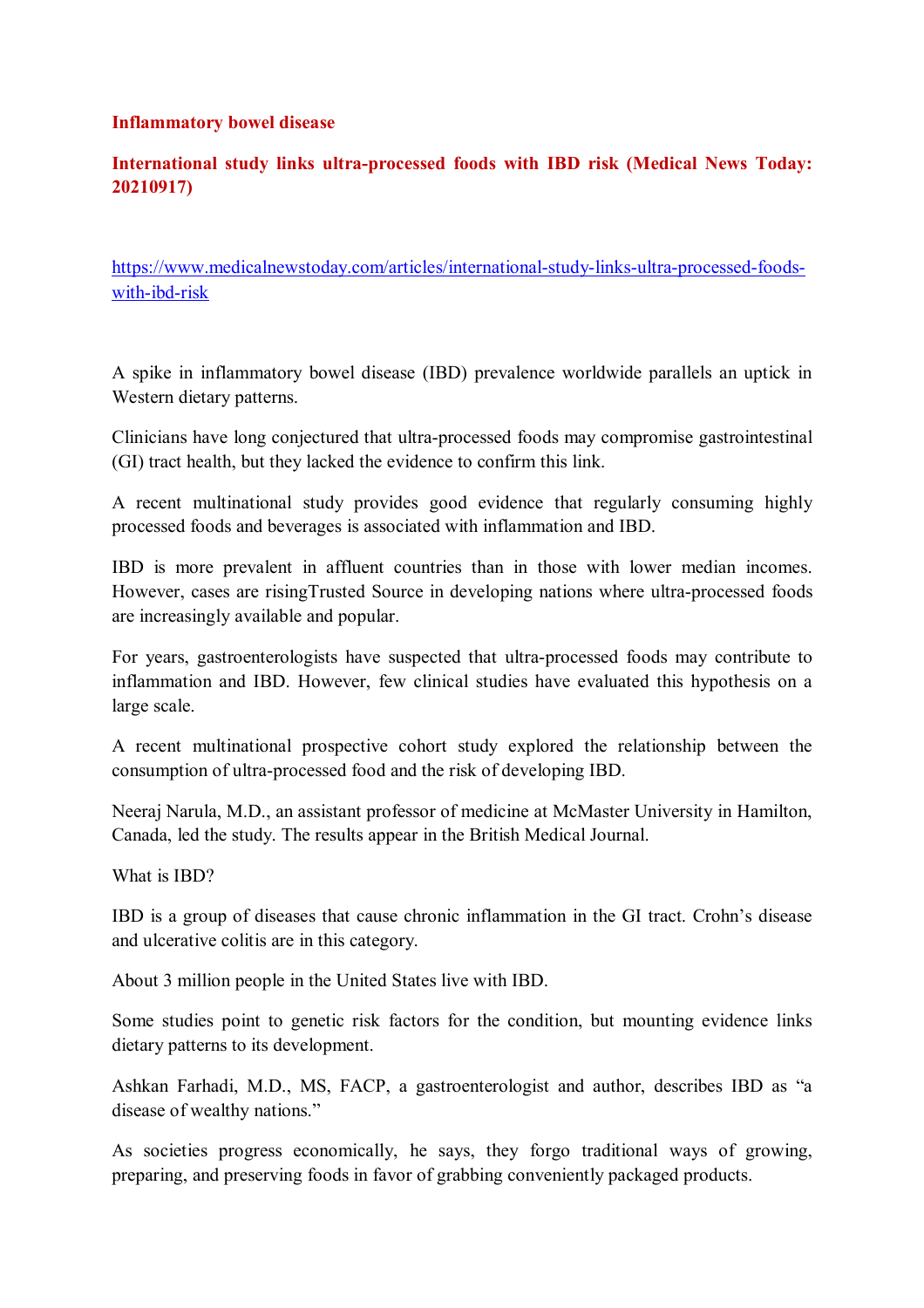In a recent interview with Medical News Today, he hailed the current study as the first cohort work pinpointing processed foods as the culprit driving IBD development.

Before this, Dr. Farhadi noted, "there was no actual research demonstrating what happens [to gut health] as a nation becomes better off economically."

Dr. Farhadi also commended the researchers for having included ultra-processed drinks, unlike most other research.

What is ultra-processed food?

The NOVA food classification system defines four categories of foods: unprocessed and minimally processed foods, processed ingredients, processed foods, and ultra-processed foods.

Ultra-processed foods include most mass-produced foods and beverages. These items contain food additives, such as emulsifiers, preservatives, added sweeteners and flavorings, trans fats, and colorings.

Prof. Tim Spector, an author and epidemiologist at the King's College London in the United Kingdom and co-founder of the ZOE personalized nutrition program, shared his insights on ultra-processed foods with MNT.

Prof. Spector asserted that adults in the U.S. eat more highly processed foods than those living in any other country in the world. He stated that ultra-processed foods make up more than 60% of the caloric intake there.

Measuring food consumption and IBD risk

Narula and his team assessed the medical data of more than 116,000 adults aged 35–70 years. The participants came from 21 low, middle, and high income nations across North America, South America, Europe, Africa, Middle East, South Asia, Southeast Asia, and China.

The participants completed a food frequency questionnaire at least every 3 years from 2003 to 2016.

They reported their consumption of "all types of packaged and formulated foods and beverages that contain food additives, artificial flavorings, colors, or other chemical ingredients."

The study's primary outcome was diagnoses of IBD following completion of the baseline questionnaire.

Participants in North America, South America, and Europe reported higher consumption of ultra-processed food than those in the other regions. The occurrence of IBD was greater in these three areas, as well.

Processing might be the problem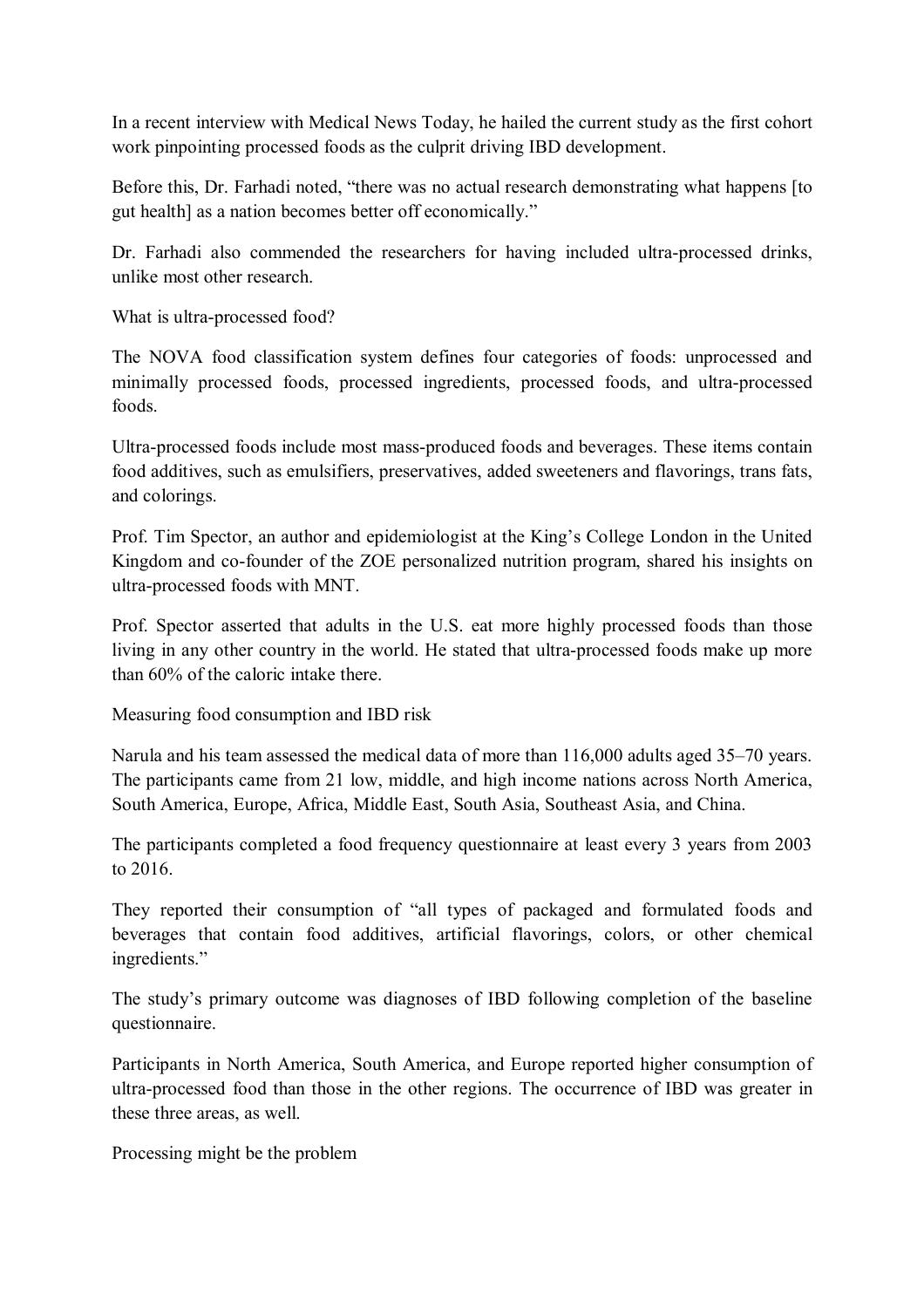Earlier research suggests that certain foods increase the risk of developing IBD.

For instance, the popular low FODMAP diet encourages people with IBD to avoid foods with high levels of specific sugars.

Narula's team did conclude that higher consumption of ultra-processed foods and drinks increases the likelihood of developing IBD.

The study, however, could not confirm a causal link between ultra-processed foods and IBD development.

Although high consumption of ultra-processed foods was associated with a higher incidence of IBD, consumption of the same foods in unprocessed form did not carry the same risks. Therefore, the researchers conclude that the risk of IBD is associated with the processing of the foods.

Limiting factors

The study authors mentioned several limitations that could have affected their findings.

Firstly, they acknowledge that food questionnaires may not assess absolute intake. However, they note that these can capture relative — high vs. low — intake of the food categories in question.

Also, the researchers are uncertain whether their findings, which came from participants aged at least 35 years, can apply to children or young adults who develop IBD.

The age range of the study's participants may have limited the ability to determine risk factors for Crohn's disease, too.

Although the study does not account for dietary modifications over time, the reported dietary patterns seemed to remain stable.

However, the observational nature of the study may have left some residual bias due to unmeasured variables, such as antibiotic use during childhood and unknown confounders.

Hope for healthier food choices

Narula and his team hope that further research will clarify just how ultra-processed foods might trigger IBD.

According to Spector, "most clinicians and gastroenterologists believe the quality of the diet is really important for health."

He feels that the consumption of "low quality" food disturbs the gut microbes, weakens the immune system, and causes the inflammatory overreactions behind many common diseases.

The professor hopes that the current study and his own work in personalized nutrition, which he is carrying out as part of the ZOE project, will encourage a more mindful, proactive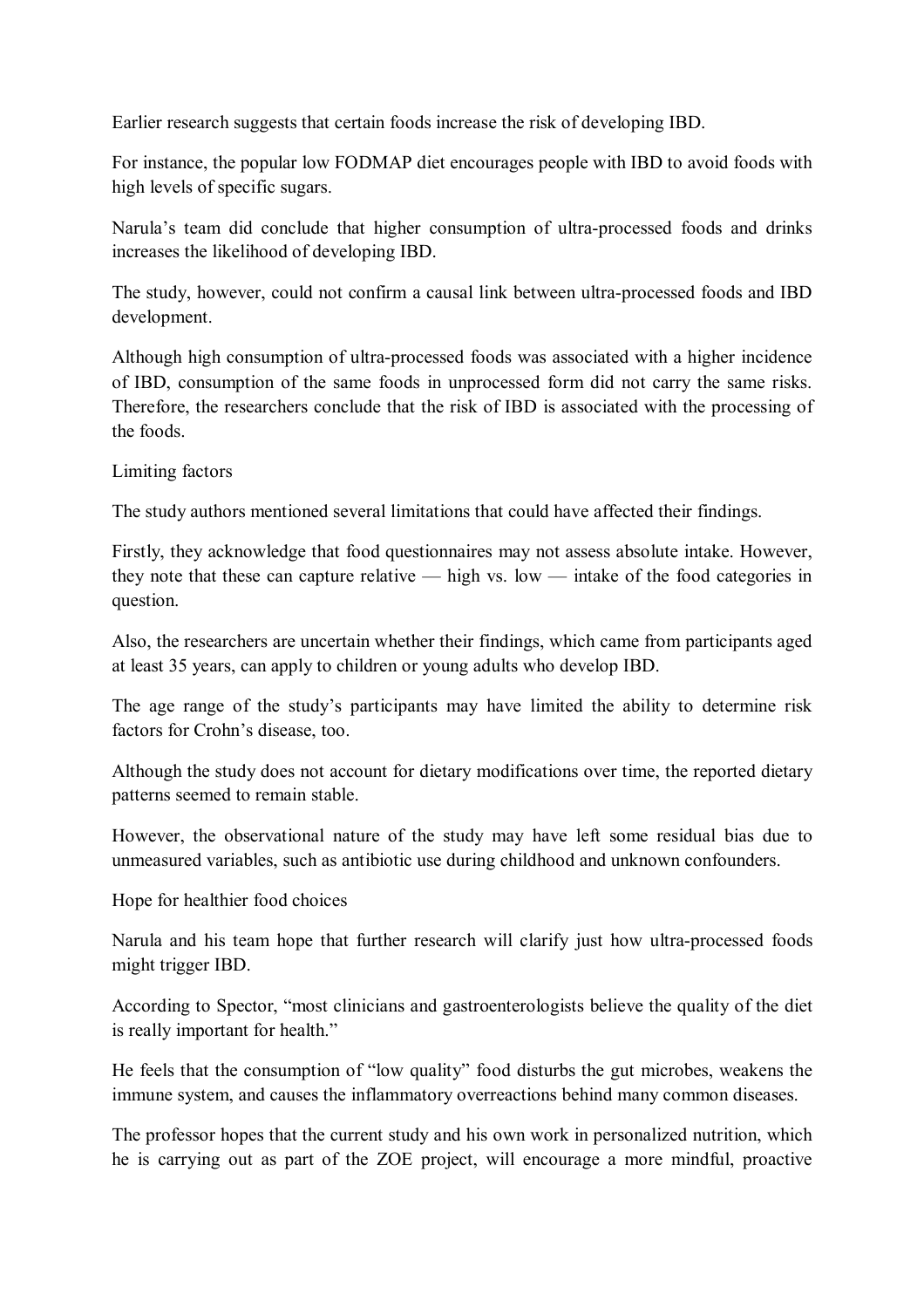approach to food choices. He also wants physicians to advise patients on how to assess the quality of food. He said:

"[We're] trying to educate people to what's in the food, [to] start thinking about food a different way  $[...]$  — not just as calories, fats, or proteins, but actually, what are all these chemicals doing to your body?"

#### **Medical Innovation**

**How smartphone cameras may be used to detect anemia (Medical News Today: 20210917)** 

https://www.medicalnewstoday.com/articles/how-smartphone-cameras-may-be-used-todetect-anemia#Future-of-medical-apps-for-smartphones

Researchers have developed an algorithm that predicts anemia with an accuracy higher than 70%.

Smartphone images of the inner eyelid make it possible to estimate blood hemoglobin concentration.

A smartphone app could serve as a way to screen for anemia in those living in remote locations.

Anemia affects more than 5%Trusted Source of people in the United States and about 25% of the global population. Fatigue, dizziness, headaches, shortness of breath, and difficulty concentrating are among the common symptomsTrusted Source of this medical condition, which involves a low blood hemoglobin concentration.

Severe anemia often results from malnutrition, parasitic infections, or underlying diseases. It is a significant risk factor for death and morbidity, especially in vulnerable groupsTrusted Source, which include children, older adults, and those with chronic illnesses.

A recent study that appears in the open access journal PLOS ONETrusted Source has found that using a smartphone picture of a person's inside lower eyelid to predict anemia is about 72% accurate.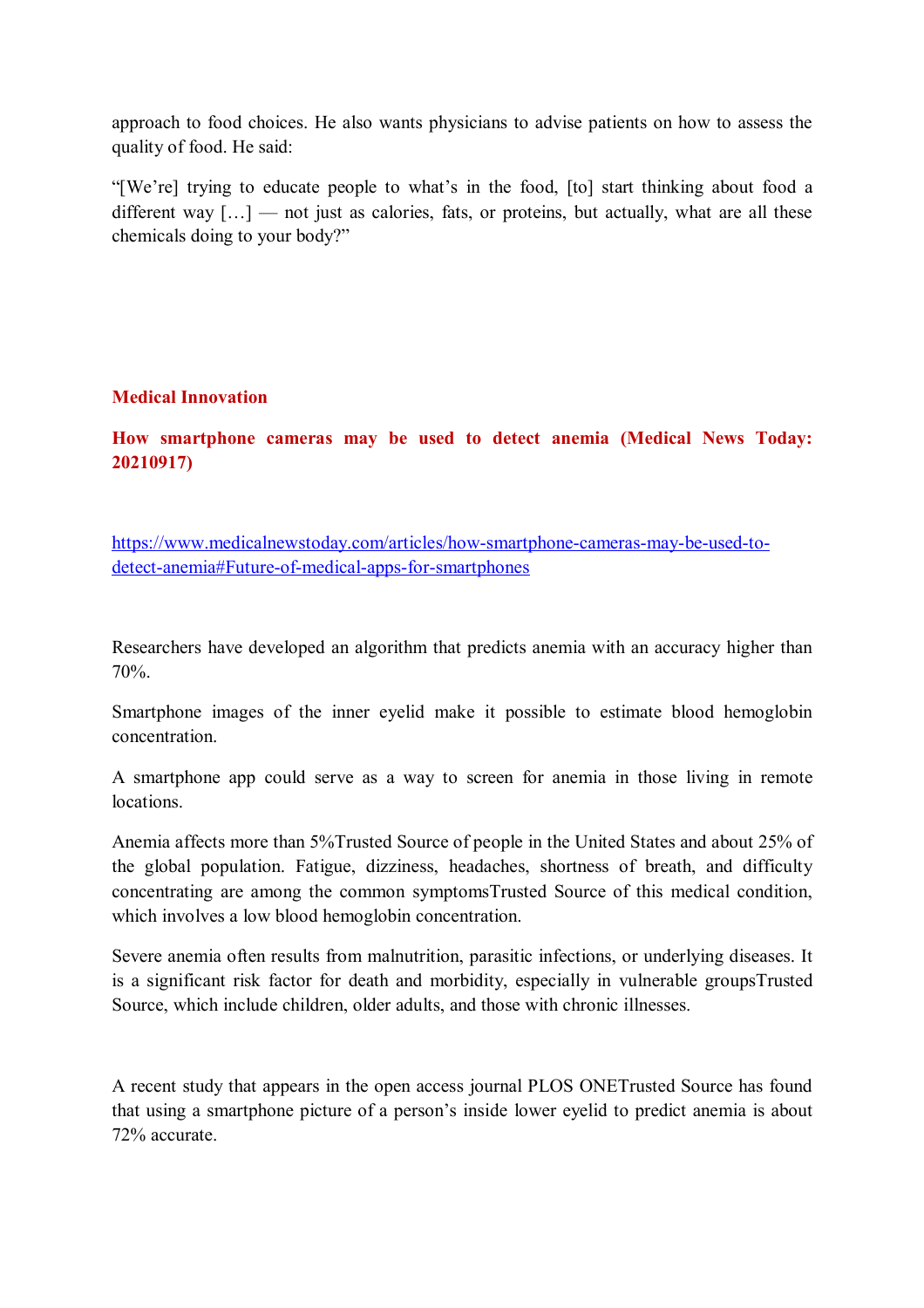As healthcare professionals typically diagnose anemia through a complete blood count using sensitive lab equipment, there is a disproportionate occurrence of anemia in rural settings where people have inadequate access to healthcare.

According to the study authors, there is a need for an inexpensive, accessible, and noninvasive point-of-care tool capable of identifying anemia. The ideal tool would use preexisting, widely available technology.

Smartphone cameras as detectors

Researchers conducted a two-phase study to assess the possibility of using a smartphone camera to aid in the detection of anemia. The first phase involved taking images of the inner lower eyelids of 142 patients in an emergency department using a smartphone.

The researchers selected the inner lower eyelid, called the palpebral conjunctiva, because it has the following unique features:

It is easily accessible for photographing.

There are no competing colors between blood vessels and the conjunctival surface.

The distance between the surface and blood vessels is very small.

Temperature and other environmental factors do not significantly affect blood flow to this area.

By zooming in on a small region in each photo, the researchers were able to develop an algorithm that maximizes color resolution and a predictive model comparing the skin and whites of the eyes to hemoglobin levels.

The second phase involved testing the algorithm on smartphone images of 202 different patients in the emergency department. The findings showed that the model was 72.6% accurate in predicting anemia. Its accuracy in predicting severe anemia that would necessitate a blood transfusion was higher, at between 86% and 94.4%.

Lead study author Dr. Selim Suner, of Brown University and Rhode Island Hospital, explained that following a diagnosis of anemia, people just need iron supplements, which are cheap and easy to take. "Making the diagnosis is the hard part," Suner said.

Dr. Girish Nadkarni, clinical director of the Hasso Plattner Institute for Digital Health at Mount Sinai Health System, agrees. He commented, "Using a smartphone to screen for anemia is beneficial due to the decentralized nature of the screening — avoiding the need to draw blood — and the time and effort savings this entails."

Strengths and limitations of the study

The results of the study showed that flash photography was not necessary to yield acceptable images for anemia detection. In addition, the authors write, "RAW images provide data